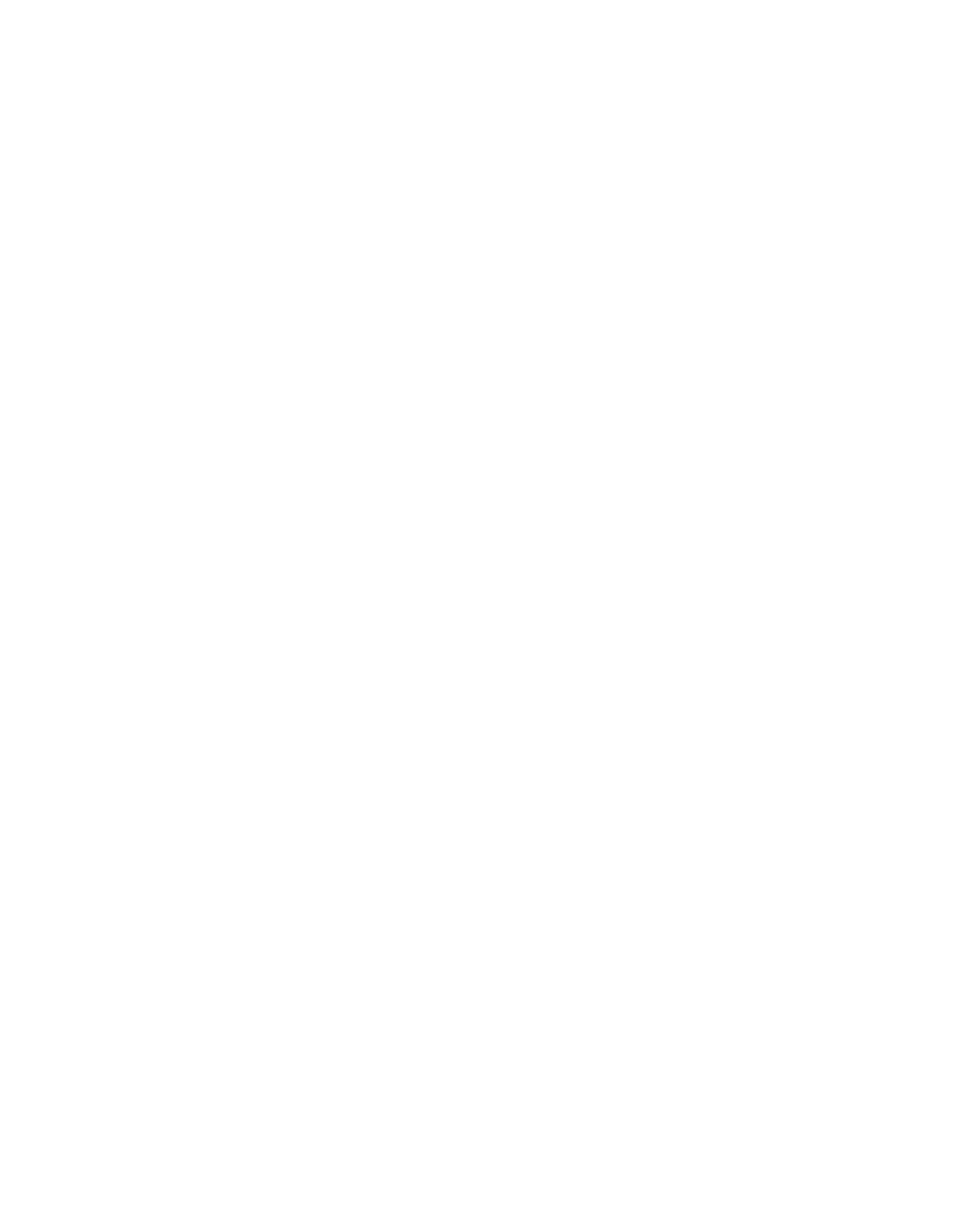#### **ASSOCIATION OF HAWAIIAN EVANGELICAL CHURCHES BYLAWS Hawai'i Conference United Church of Christ Revised on 9/19/2020 @ 2020 Virtual Halawai, Haili Church Hilo, HI**

## **ARTICLE I – MEMBERSHIP**

- **1.1 MEMBERSHIP:** The Association shall have two (2) classes of members. The designation of such class and the qualifications and rights of the members of such class shall be as follows:
- 1.1.1 **REGULAR MEMBERSHIP:** The Regular Membership of this Association shall include the following:
- 1.1.1.1 Any church within the boundaries of this Association that expresses its Christian Faith in native Hawaiian cultural forms as expressed in the Constitution of this Association.
- 1.1.1.2 Any Kahu who holds standing in this Association.
- 1.1.1.3 The officers of this Association.
- 1.1.1.4 Chairperson of all Association Committees.
- 1.1.1.5 The Conference Minister of the Hawai'i Conference United Church of Christ.
- 1.1.2. **ASSOCIATE MEMBERSHIP:** The following persons shall be Associate Members of this Association upon a majority vote of any regular members presiding at any meeting of the membership:6
- 1.1.2.1 A minister of the United Church of Christ holding standing in an Association or Conference other than the Hawai'i Conference. A:concenceses
- 1.1.2.2 A minister serving a church under Privilege of Call.
- 1.1.2.3 An ordained minister holding standing in another denomination while serving as a minister in a church of an Association of the Hawai'i Conference United Church of Christ.
- 1.1.2.4 A member in good standing of any Conference Church of the United Church of Christ.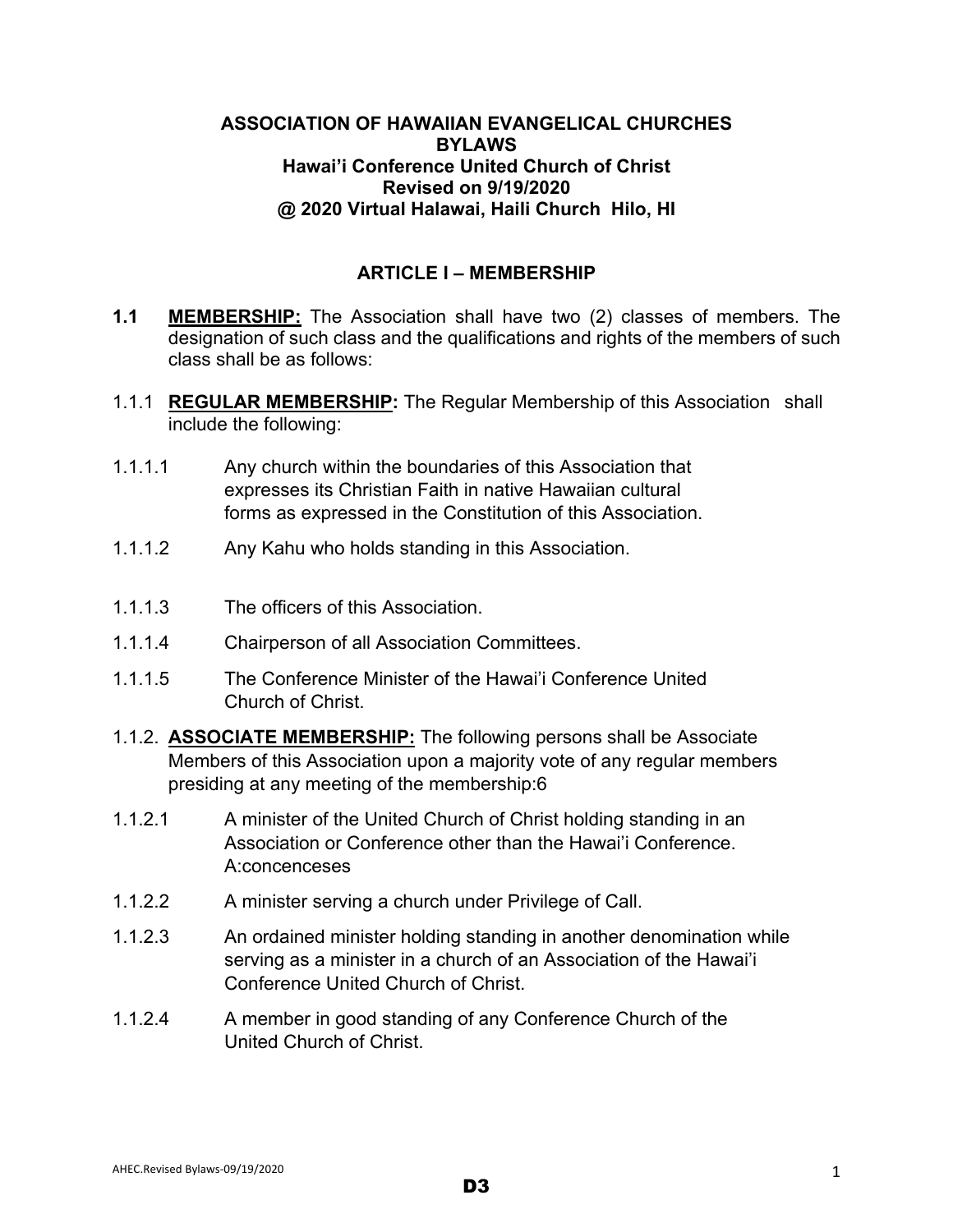- 1.1.2.5 Such other persons who may be designated as Associated Members by the membership
- 1.1.2.6 Recognized partners in Ministry as defined by Article II herein.
- 1.1.3 **AUTONOMY OF MEMBER CHURCHES:** The Association recognizes the autonomy of the local church. Therefore, a church that is a member of this Association shall have a voice in the affairs of this Association and shall be expected to enter fully into the life and work of this Association, to be faithful to that life, and to serve in its mission.
- **1.2 PRIVILEGES AND RESPONSIBILITY OF MEMBERSHIP:** All members of this Association shall have a voice in the affairs of this Association and shall be expected to enter fully into the life and work of this Association, to be faithful to that life, and to serve in its mission.

## 1.2.1 **NA EKALIESIA (Churches):**

- 1.2.1.1 **Mau Noa (Freedom)** The autonomy of the local church is inherent. Nothing in the Constitution and Bylaws of this Association shall destroy or limit the right of any local church.
- 1.2.1.2 **Mau 'Ohana (Fellowship)** All actions, decisions, and advisories emanating from the 'Aha Nui (General Synod) and the 'Aha Pae'aina and the 'Aha Na Kai 'Ewalu shall be given proper and prayerful consideration by every member church.
- 1.2.1.3 **Mau Kuleana (Responsibility)** Each church is expected to fulfill its membership responsibility by paying the per capita assessments as determined by these Bylaws and/or by the 'Aha Na Kai 'Ewalu to continue membership.
- 1.2.2 **NA KAHU (Ministers):** This Association recognizes that God calls certain persons to full and part-time service for various forms of ministry in the Church. This calling is 'apono (affirmed) by ordination and/or other appropriate service of dedication refer to applicable portions of the Buke Lawelima with reference to the Manual on Ministry as needed and respect Hawaiian Cultural Values make appropriate recommendation (s) to the Association The Kahu of the Association, then, shall be recognized with the title affirmed by the rite of ordination.
	- 1.2.2.1**Kahu La'a** The Kahu La'a, having fulfilled the requirements for ordination shall refer to applicable portions of the Buke Lawelima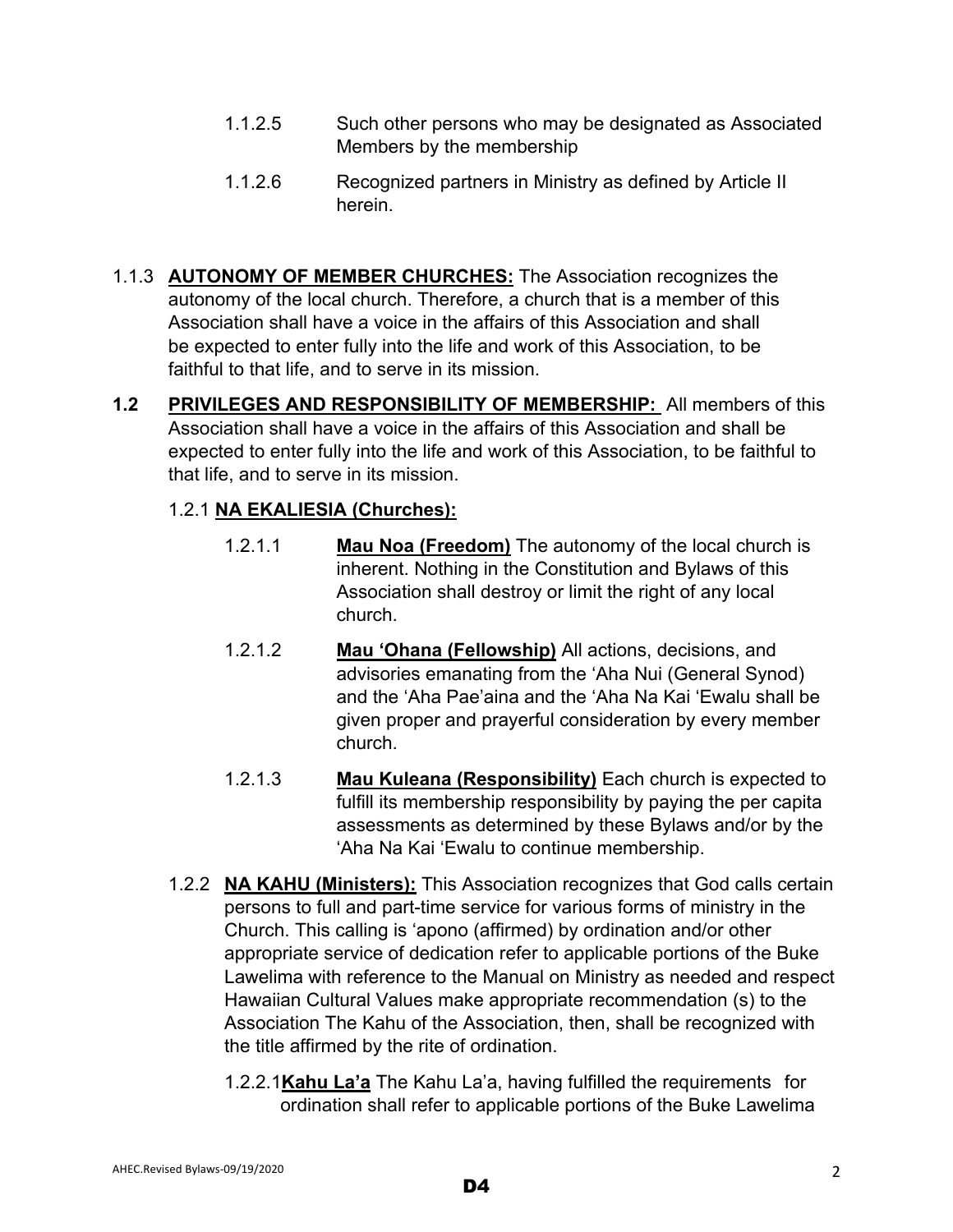with with reference to the Manual on Ministry as needed and respect Hawaiian Cultural Values make appropriate recommendation (s) to the Association shall be entitled to all the rights and privileges pertaining to that office and be expected to participate fully in the life and work of the Association.

- 1.2.2.2 **Kahu Pono** The Kahu Pono, having fulfilled the requirements for recognition as a Minister sanctioned by the Association and/or having fulfilled the requirements for licensing as a Licensed Minister shall refer to applicable portions of the Buke Lawelima with **with reference to** the Manual on Ministry **as needed** and **respect** Hawaiian Cultural Values make appropriate recommendation (s) to the Association shall be entitled to all the rights and privileges pertaining to that office and be expected to participate fully in the life and work of the Association
- 1.2.2.3 **Kahu Hiki** The Kahu Hiki, serving a Church of the Association in a specific ministry shall be entitled to all the rights and privileges pertaining to that office and be expected to participate fully in the life and work of the Association.

## **1.3 VOTING RIGHTS OF MEMBERS**

- 1.3.1 Each church, as defined in Section 1.1.1.1 of these Bylaws, shall have one vote for each delegate that a church is entitled to send to a meeting as defined in Article III hereof.
- 1.3.2 All Kahu, as defined in Section 1.2.2 of these Bylaws and the Conference Minister of the United Church of Christ, shall each have one (1) vote.
- 1.3.3 All members of the Board of Directors representatives of Partnership Ministries: State Sunday School Association, Hawaii Pacific Islander and Asian American Ministries, Pacific Justice and Reconciliation Center, Kamehameha Schools, State Council of Hawaiian Congregational Churches, and the Christian Endeavor of Hawaii; and chairpersons of the Standing Committees shall each have one (1) vote.
- 1.3.4 Associate Members of this Association, and any new representatives of Partnership Ministries, shall have a right to voice their thoughts and opinions in the affairs of this Association but shall not have the right to vote.
- 1.3.5 Members must be present at a meeting to vote.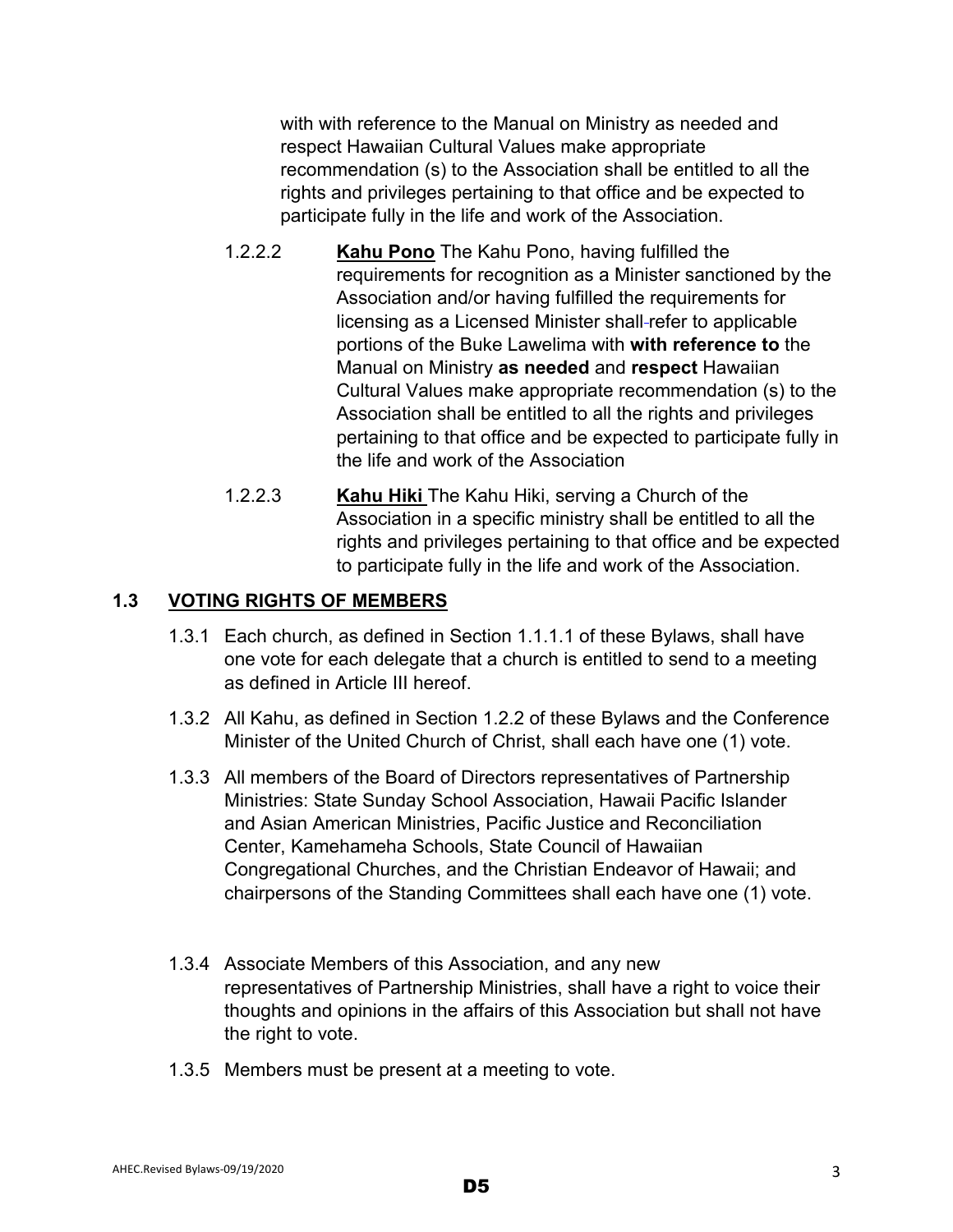- **1.4 TERMINATION OF MEMBERSHIP:** The Board of Directors, by affirmative vote of two-thirds (2/3) of all of the members of the Board, may suspend or expel a member for cause after an appropriate hearing, and may, by a majority vote of those present at any regularly constituted meeting, terminate the membership of any member who becomes ineligible for membership. A church that does not meet its Mau Kuleana under Section 1.2.1.3 herein and for which a ho'oponopono process by the Aha Nā Kai 'Ewalu has failed, in the sole discretion of the Board of Directors, to redress the problem may be expelled from membership as established in this Section 1.4.
- **1.5 RESIGNATION OF MEMBER:** Any member may resign from the membership in this Association by filing a written statement to that effect with the Secretary, but such termination shall not relieve the member of the obligation to pay any dues, assessments, or other charges theretofore accrued and unpaid.

#### **ARTICLE II-PARTNERSHIP MINISTRIES**

- 2.1 RECOGNITION OF PARTNERSHIP MINISTRIES: The Association, in the event that another organization agrees with the purposes of the Association as stated in the Constitution of this Association, may recognize such an organization as a Partnership Ministry and by a majority vote of the Board of Directors invite such an organization to become an Associate Member of this Association.
- **2.2 ROLE OF PARTNERSHIP MINISTRIES AS MEMBERS** Partnership Ministries, which have standing in this Association as recognized under Section 2.1 herein, shall promote the purposes and programs of this Association and cooperate in its mission.

## **ARTICLE III- MEETINGS OF MEMBERS**

- **3.1 'AHA NĀ KAI 'EWALU (Annual Meeting):** The Aha Nā Kai 'Ewalu shall be the Annual Meeting of the Association and shall be held in the month of June in conjunction with the 'Aha Pae'āina (the Annual Meeting) of the Hawai'i Conference and prior to the 'Aha Makua (Business Session of the Annual Meeting).
- **3.2 'AHA HALAWAI (Regular Meetings):** Two regular meetings shall be held during the months of February and October of each year, with dates to be determined by the Board of Directors.
- **3.3 'AHA KUKA (Ecclesiastical Council Meetings):** The Board of Directors shall call an Ecclesiastical Council at the request of a majority of the members of the Committee on Ministry. An Ecclesiastical Council is a meeting of the Association called for the purpose of deciding ordained ministry and state of the churches.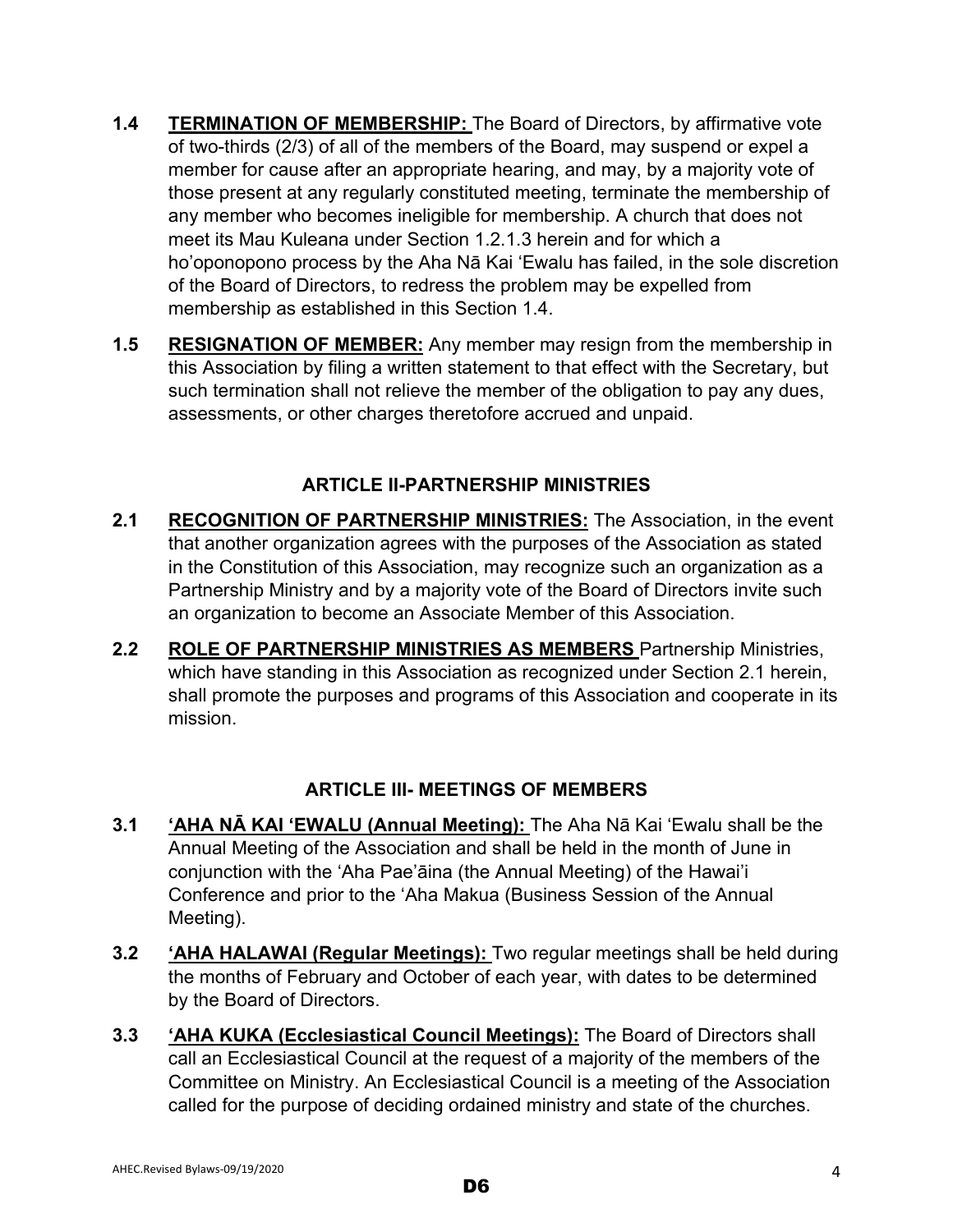- **3.4 'AHA LA'A (Special Meeting):** A Special meeting(s) for fellowship or business of the Association may be called by the Board of Directors at the request of seven (7) or more churches.
- **3.5 PLACE OF MEETINGS:** The Board of Directors may designate any place, either within or without the State of Hawai'i, as the place of meeting for any 'Aha Na Kai 'Ewalu, 'Aha Halawai, or 'Aha Kuka called by the Board of Directors. If no designation is made or if an 'Aha La'a be otherwise called, the place of meeting shall be the registered office of the Association in the State of Hawai'i; but, if all of the members shall meet at any time and place, either within or without call or notice, and at such meeting any corporate action may be taken.
- **3.6 KAHEA ANA (Notification)** The Board of Directors shall provide written notice of all meetings to the membership at least thirty (30) days prior to the date of the meeting. Said notice shall state the place, day, and hour of the meeting, as well as the purpose or purposes for which the meeting is called, and shall be delivered either personally or by mail.
- **3.7 KAHU ANA (Representation)** Each church shall be represented by two (2) lay delegates and a youth delegate who is 30 years of age or less at the time of meeting. Those Churches with more than one hundred (100) members shall be entitled to one (1) delegate for each additional fifty (50) or major fraction thereof. The total delegates from any one church shall not exceed seven (7). All Kahu, the Conference Minister of the Hawai'i Conference, members of the Board of Directors, representatives of recognized Partnership Ministries and Chairpersons of Standing Committees shall represent themselves.
- **3.8 KE KOHO ANA (Quorum)** A quorum for the transaction of business shall be declared when at least one-third (1/3) of the churches in the Association are represented.

# **ARTICLE IV-BOARD OF DIRECTORS**

- **3.9 COMPOSITION OF THE BOARD OF DIRECTORS** There shall be a Board of Directors consisting of the following:
	- 3.9.1 The Officers of the Association;
	- 3.9.2 One director from O'ahu, Kaua'i, East Maui, West Maui, East Hawai'i, West Hawai'i and Moloka'i, who shall be elected at the Annual Meeting;
	- 3.9.3 One representative from each of the following: State Sunday School Association; Hawai'i Pacific Islander and Asian American Ministries; Pacific Justice and Reconciliation Center; Kamehameha Schools; State Council of Hawaiian Congregational Churches; and Christian Endeavor of Hawai'i; and,
	- 3.9.4 The chairpersons of standing committees.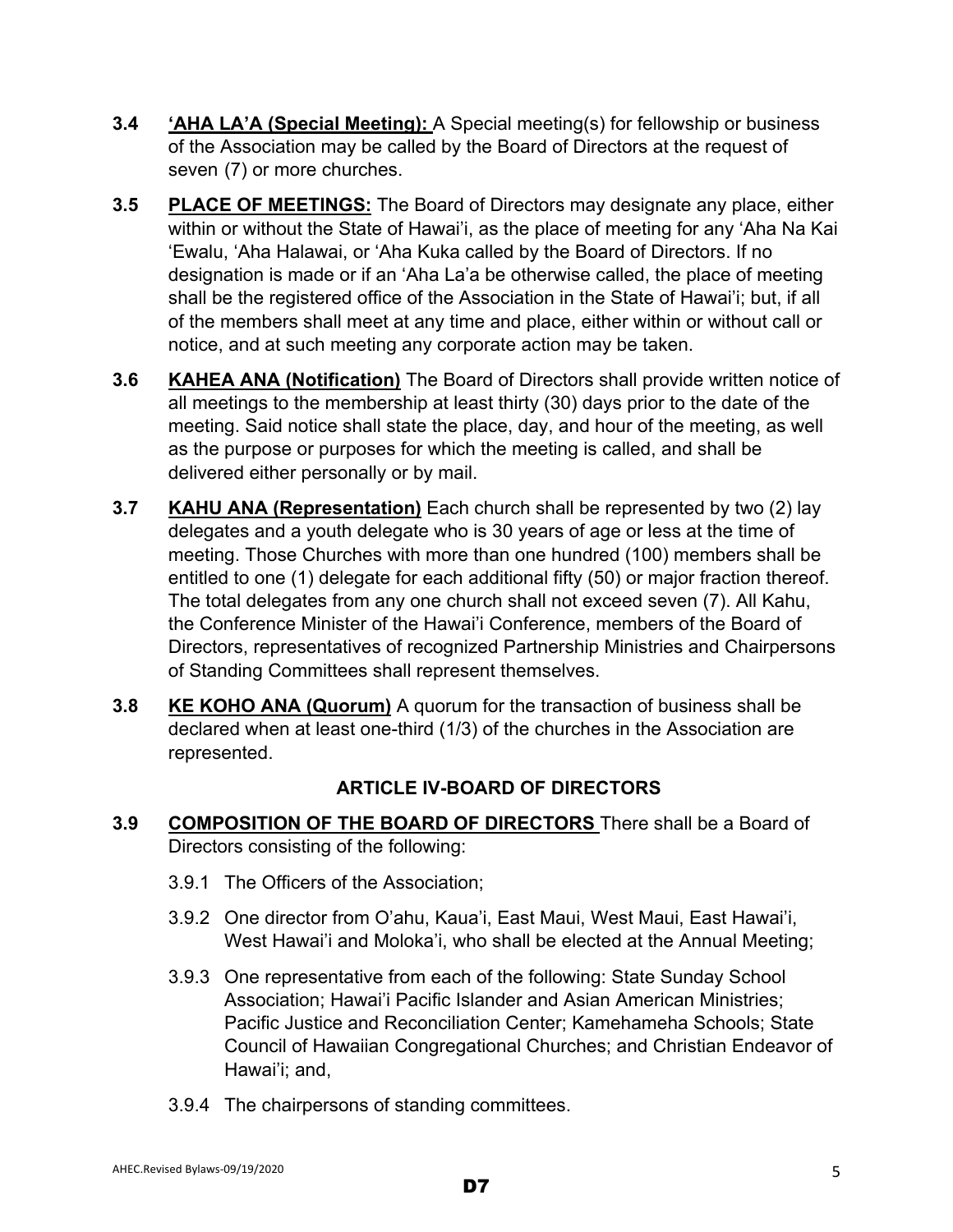**4.1 TENURE** Each Director shall serve for a term of two (2) years and may not serve for more than (3) consecutive terms.

## **4.2 DUTIES AND RESPONSIBILITIES**

- 4.2.1 The purpose of the Board of Directors is to set the direction for the Association in the pursuit of its purpose and mission and to submit to the Association for its approval at the 'Aha Na Kai 'Ewalu the program plans and budget for the attainment of the Association's goals.
- 4.2.2 The Board of Directors shall have the power to fill any vacancies in the Board or its offices, committees, and positions for the interim period until the next scheduled election or appointment by the affirmative vote of the majority of the Board of Directors then serving.
- 4.2.3 The Board of Directors shall issue calls for meetings of the Association.
- 4.2.4 The Board of Directors shall act for the Association between Association meetings and shall carry out those as instructed by the Association.
- 4.2.5 The Board of Directors shall have the power to designate any officer or agent to enter into any contract and deliver any instrument in the name of or on behalf of the Association provided such authority should be confined to specific instances.
- 4.2.6 The Board may endorse to the Conference Nominating Committee a candidate for the Hawai'i General Synod delegation.

## **4.3 MEETINGS OF THE BOARD**

- 4.3.1 **Regular Meetings** Board shall meet as needed and not less than four (4) times a year. A regular meeting of the Board of Directors shall be held without other notice than these Bylaws. The Board of Directors may provide by resolution the time a and place for holding additional meetings of the Board without other notice than such resolution. The Board may call for meetings and voting by video conferencing or by telephone conferencing, and may permit electronic voting.
- 4.3.2 **Special Meetings** Special meetings of the Board of Directors may be called by or at the request of the president or any three 3 directors. The person or persons authorized to call special meetings of the Board may fix any place, either within or without the **Paeʻāina** Hawai'i, as the place for holding any special meeting of the Board called by them. The discussion and resolution will be limited to the item(s) which the Special Meeting was called for.
- 4.3.3 **Quorum** At all meetings of the Board of Directors a majority of the directors shall be necessary and sufficient to constitute a quorum for the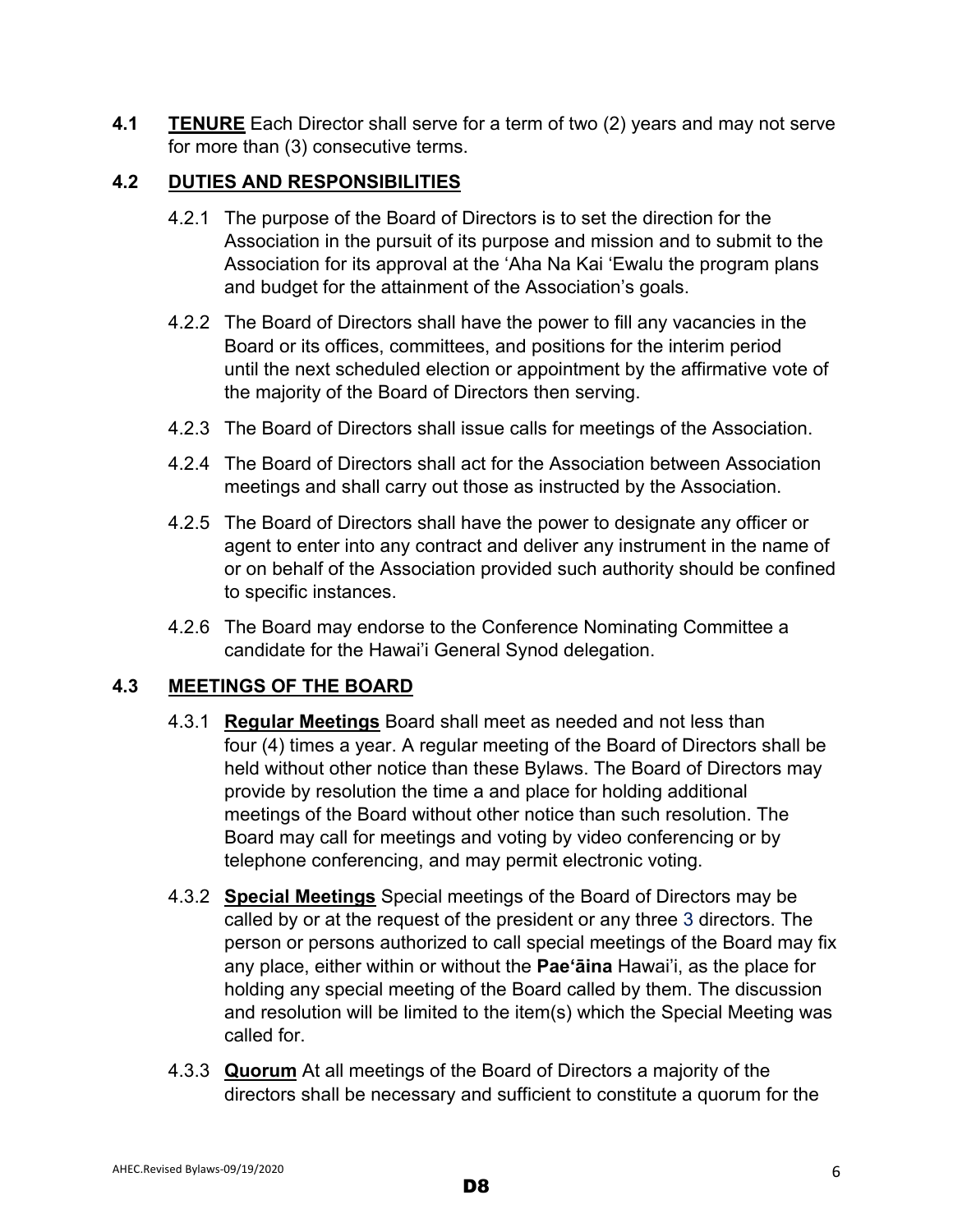transaction of business and the act of a majority of the Directors present at any meeting at which there is a quorum shall be the act of the Board of Directors, excepts as may be otherwise specifically provided by statute or by these Bylaws.

- 4.3.4 **Notice** Notice of any special meeting of the Board of Directors shall be given at least five (5) days previously thereto by written notice delivered personally or sent by electronic correspondence to each director at his or her address as shown by the records of the Association. Any director may waive notice of any meeting. The attendance of a director at any meeting shall constitute a waiver of notice of such meeting, except where a director attends a meeting for the express purpose of objecting to the transaction of any business because the meeting is not lawfully called or convened. Neither the business to be transacted at, nor the purpose of, any regular or special meeting of the Board need to be specified in the notice or waiver of notice of such meeting, unless specifically required by law or by these Bylaws.
- **4.4 Compensation and Reimbursement** Directors shall not receive any stated salary for their services as such, but by resolution of the Board reasonable expenses of attendance, if any, may be allowed for attendance at such regular or special meeting of the Board. The Board of Directors shall have power in its discretion to contract for and pay to directors rendering unusual or exceptional services to the Association special compensation appropriate to the value of such services.
- **4.5 REMOVAL** Any Director may be removed from office at any time with or without cause by the affirmative vote of the majority of votes entitled to vote at any special meeting of the Board of Directors called for such a purpose.
- **4.6 RESIGNATION** Any director may resign at any time by giving written notice of such resignation to the Board of Directors.

## **ARTICLE V-OFFICERS**

**5.1 OFFICERS:** The Officers of this Association shall be members in good standing of a church that is a member of this Association. There shall be a PAPA MAKUA (Association Minister), a LUNA HO'OMALU (President), a LUNA HO'OMALU HOPE (Vice President), a KAKAU 'OLELO (Secretary), and a PU'UKU (Treasure). The duties of the Officers shall be as follows:

## 5.1.1 **The PAPA MAKUA**

 5.1.1.1 Shall be the spiritual leader of the Association and its chief executive and administrative officer, having general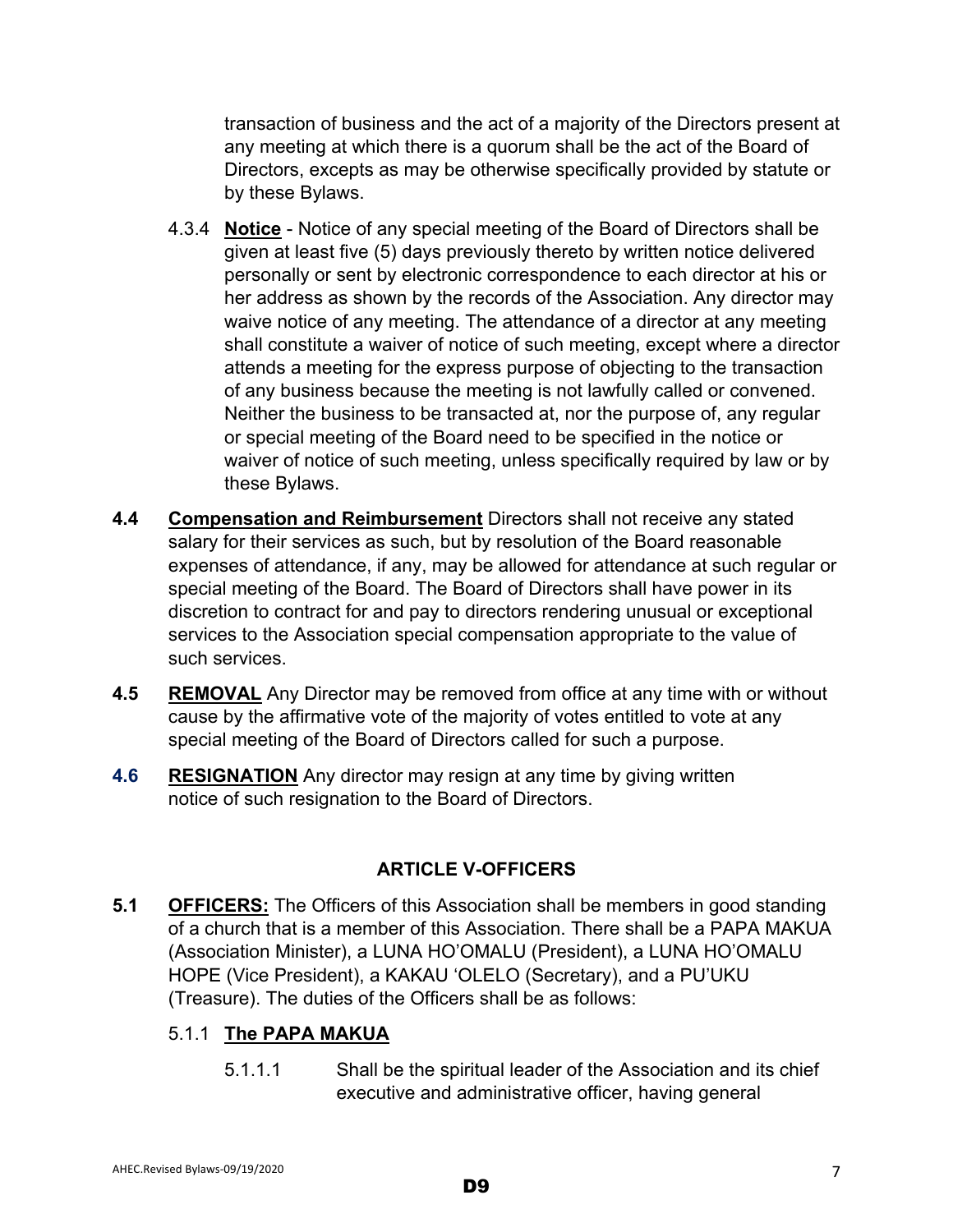supervision over the work of the Association under the direction of the Board of Directors;

- 5.1.1.2 Shall be an ex-officio member of the Board of Directors and all other committees of the Association unless there are specific provisions to the contrary stated in these Bylaws;
- 5.1.1.3 Shall serve as an ex-officio member of the Nominating Committee, without vote;
- 5.1.1.4 Shall be a minister in good standing of the United Church of Christ, nominated by the Board of Directors and elected by the Association at the 'Aha Na Kai 'Ewalu;
- 5.1.1.5 Shall serve a term of office of two (2) years, and there shall be no limit to the number of terms that may be served;
- 5.1.1.6 Shall be representative of the Association on the Conference Council of the Hawai'i Conference United Church of Christ; and,
- 5.1.1.7 Shall be accountable to the Association.

#### 5.1.2 **The LUNA HO'OMALU**

- 5.1.2.1 Shall preside at meetings of the Association , the Executive Committee, the Board of Directors, and the 'Aha Na Kai 'Ewalu;
- 5.1.2.2 In consultation with the Association officers, shall propose the direction for the Association to the Board of Directors for its approval, and shall make an annual report to the Board of Directors and to the 'Aha Na Kai 'Ewalu;
- 5.1.2.3 Shall be an ex-officio member of all committees except the Nominating Committee and except where provisions to the contrary may be stated in these Bylaws;
- 5.1.2.4 May be elected for two (2) consecutive terms totaling four (4) years, and may be elected to another term if one (1) year has elapsed from the time that the person ended the prior term;
- 5.1.2.5 Shall represent the Association on the Conference Council of the Hawai'i Conference UCC;
- 5.1.2.6 Shall execute all contracts and other documents as ordered by the Association or Board of Directors; and,
- 5.1.2.7 Shall in alternating terms be a Kahu and a layperson.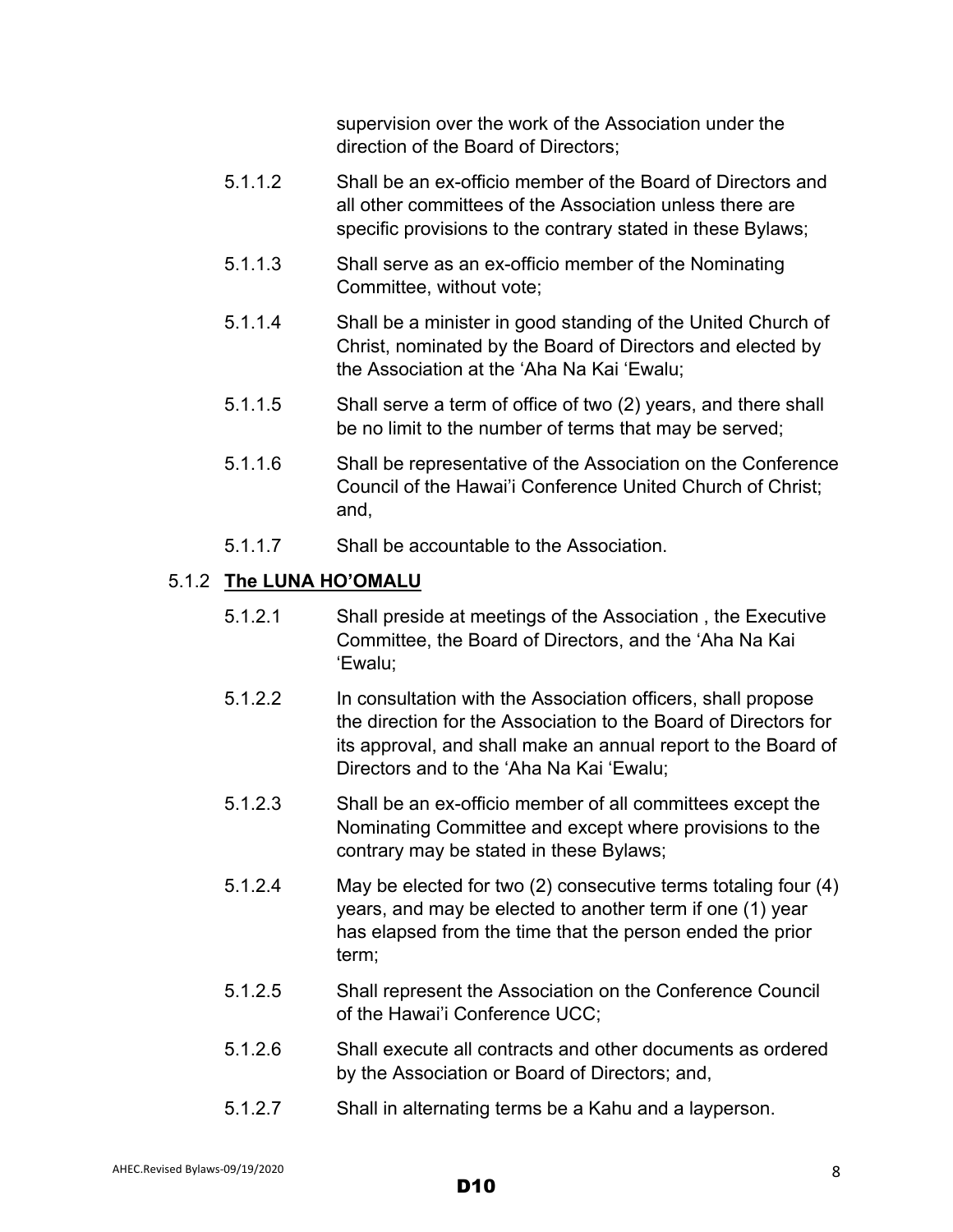5.1.2.8 After extensive searching, in the event an eligible nominee is not available, then a nominee from the other category may be presented.

#### 5.1.3 **The LUNA HO"OMALU HOPE**

- 5.1.3.1 Shall perform the duties of Luna Ho'omalu in the event of his or her absence or inability to act, and such other duties as may be assigned by the Board of Directors; and,
- 5.1.3.2 May be elected for two (2) consecutive terms totaling four (4) years, and may be elected to another term if one (1) year has elapsed from the time that the person ended the prior term.

## 5.1.4 **The KAKAU 'OLELO**

- 5.1.4.1 Shall maintain a permanent record of all meetings of the Association, Board of Directors, Executive Committee, and the 'Aha Na Kai 'Ewalu; Minutes are to be completed and sent to the Executive Committee within thirty (30) days.
- 5.1.4.2 Shall make an annual report to the Association including a roll call of all churches and Kahu participating in the Association and shall report all changes to the Association;
- 5.1.4.3 Shall issue notice of meetings as provided for in the Constitution and Bylaws; annually publish a roster of officers, directors, standing committee chairpersons and its members, and perform such other duties as may be required; and,
- 5.1.4.4 Shall serve a term of two (2) years and may be elected for two (2) consecutive terms totaling four (4) years, or until his / or her successor is elected and installed. Consenses accepted

#### 5.1.5 **The PU'UKŪ**

- 5.1.5.1 Shall receive all assets, contributions and assessments made for the work of the Association;
- 5.1.5.2 Shall make payments of funds as may be directed by the Board of the Directors or Association or donor gifts;
- 5.1.5.3 Shall at all time keep an accurate record of all transactions involving the various accounts entrusted to his or her care;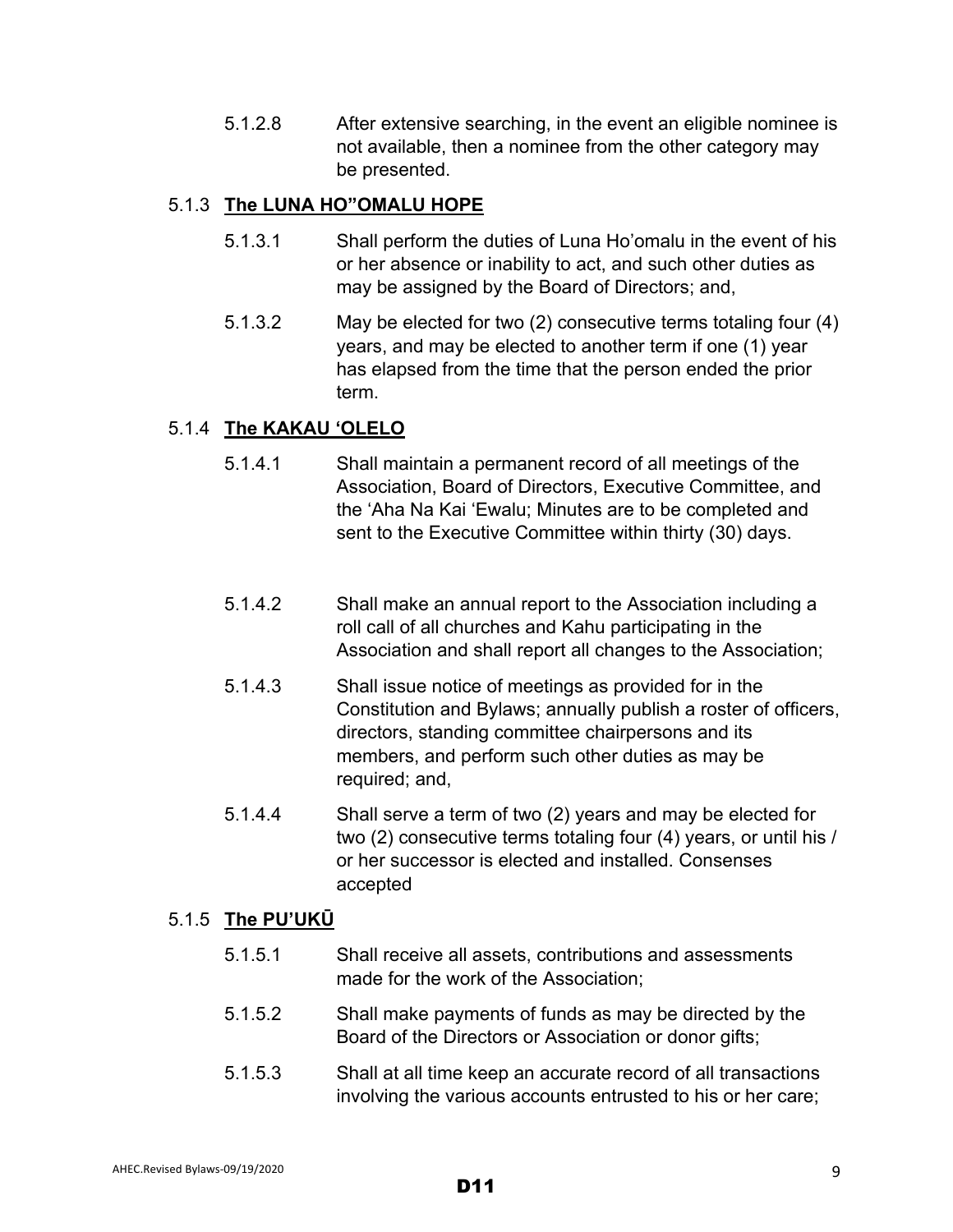- 5.1.5.4 Shall submit a monthly report of the financial operations of the Association to the Board of Directors, and a full report to the 'Aha Na Kai 'Ewalu;
- 5.1.5.5 Shall perform other duties that usually pertain to the office or as directed by the Board of Directors;
- 5.1.5.6 Shall be an ex-officio member of the Finance Committee; and,
- 5.1.5.7 Shall serve a term of two (2) years and May be elected for two (2) consecutive terms totaling four (4) or until his / or her successor is elected and installed.
- **5.2 ELECTION OF OFFICERS** Officers shall be elected for the terms designated in Article 5.1 and installed at the Annual Meeting of the Association.
	- 5.2.1 An election shall be held at the 'Aha Na Kai 'Ewalu every year.
	- 5.2.2 Election shall be by either secret ballot or, where there is only one (1) nominee for an office, by voice vote. A majority of the votes case shall be sufficient to carry the election.
- **5.3 REMOVAL** Any officer may be removed by a majority vote of the membership whenever in its judgment the best interest of the Association would be served thereby, except for the Papa Makua who may be removed by a majority vote of the Board of Directors.
- **5.4 RESIGNATION** Any officer may resign upon submitting ninety (90) days' notice to the Kākau 'Ōlelo of the Association.

# **ARTICLE VI-COMMITTEES**

The Standing Committees of this Association shall be: the Executive Committee, the Committee on Ministry, the Nominating Committee, the Program Committee, the Finance Committee, and the Hua Mua Committee. Each committee will follow their Operating Policy & Procedures following board approval. The Board of Directors or the Association may appoint Special Committees as deemed advisable.

- **6.1 EXECUTIVE COMMITTEE** There shall be an Executive Committee composed of the Luna Ho'omalu, Luna Ho'omalu Hope, Kākau 'Ōlelo, Pu'ukū, and Papa Makua.
	- 6.1.1 The Executive Committee shall meet as needed. The Luna Ho'omalu may call special meetings. A minimum of three or more of the Executive Committee shall constitute a quorum. Accepted by consenses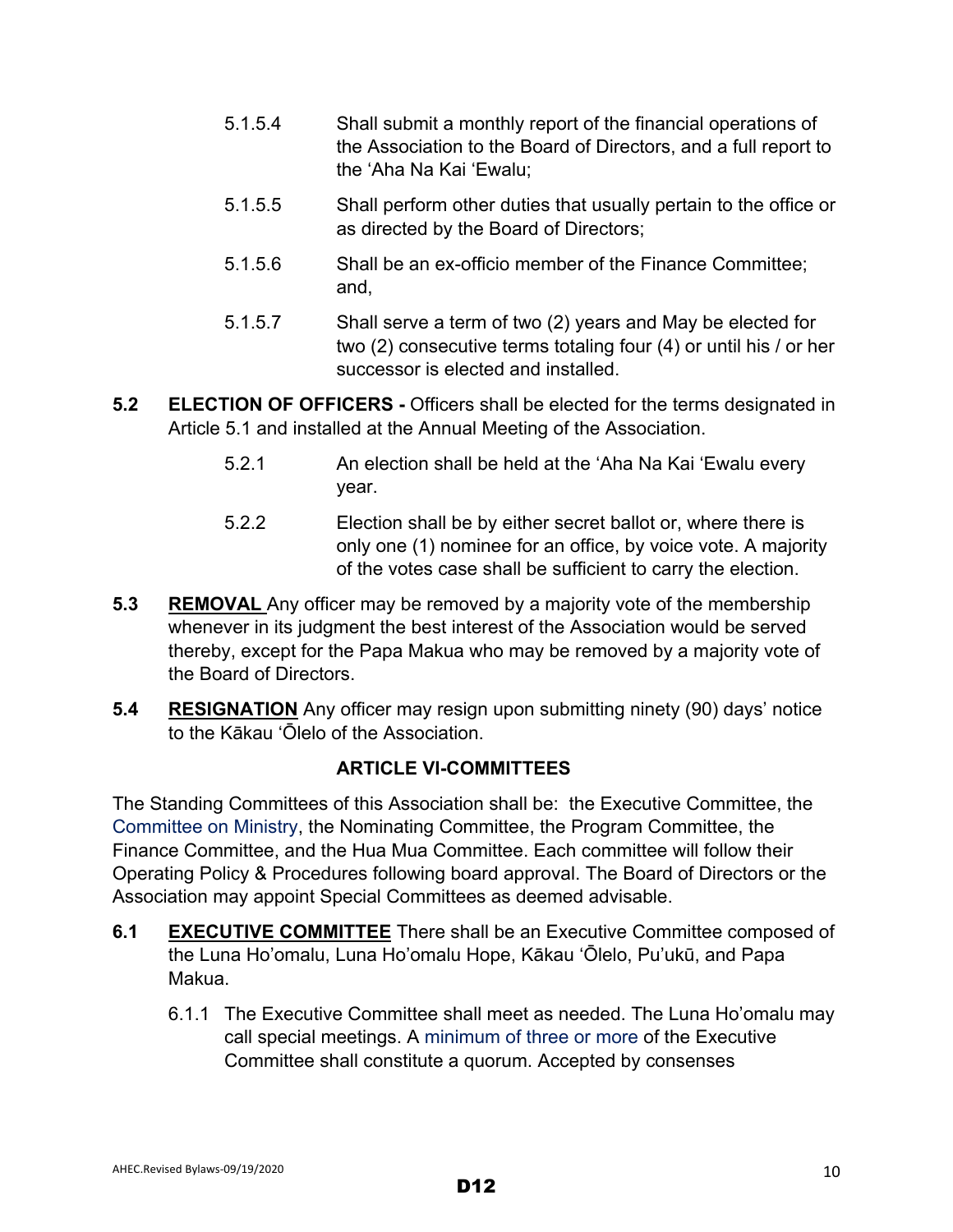6.1.2 The Executive Committee shall be the instrument of the Board of Directors between Board meetings and is empowered to carry out the duties of the Board and/or the Association.

## **6.2 COMMITTEE ON MINISTRY**

- 6.2.1 The Committee on Ministry shall consist of seven (7) members; three (3) of whom should be lay persons, and shall include one (1) person from each of the islands as stated in Article 3.9.2. Members, who shall serve staggered terms, are to be nominated by the Nominating Committee and elected at the 'Aha Na Kai 'Ewalu. Members shall serve for a term of three years beginning July 1 of the year elected, and may be elected for no more than two consecutive terms. In case of a vacancy, the Board of Directors shall appoint a replacement to fill the unexpired term.
- 6.2.2 The Committee on Ministry shall decide upon the frequency of meetings. It shall be responsible for matters relating to Kahu; Members in Discernment; ordination; granting, maintenance, transfer, and termination of ministerial standing; privilege of call; installation; commissioning; and granting, maintenance, and termination of local church standing ; and shall, refer to applicable portions of the Buke Lawelima with with reference to the Manual on Ministry as neededand respect Hawaiian Cultural Values make appropriate recommendation (s) to the association.
- 6.2.3 The Committee on Ministry, through development of programs for professional growth, continuing education, personal support and denominational relationships, shall be responsible for matters relating to the support of the Kahu in the Association and the recruitment and nurturing of students of Hawaiian ancestry interested in entering the ministry, as defined in Section 1.2.2 hereof.
- **6.3 NOMINATING COMMITTEE** The Nominating Committee shall consist of three (3) members and be appointed by the Board of Directors to serve staggered terms of two (2) years each beginning on July 1 of the year appointed.
	- 6.3.1 The Nominating Committee shall nominate one or more candidates for the offices of Luna Ho'omalu, Luna Ho'omalu Hope, Kākau 'Ōlelo, and Pu'ukū; one or more candidates for island representatives to the Board of Directors; and one or more candidates for the Committee on Ministry.
	- 6.3.2 The names of the nominees, with information of their qualification, shall be submitted to member churches no less than one (1) month before the Annual Meeting.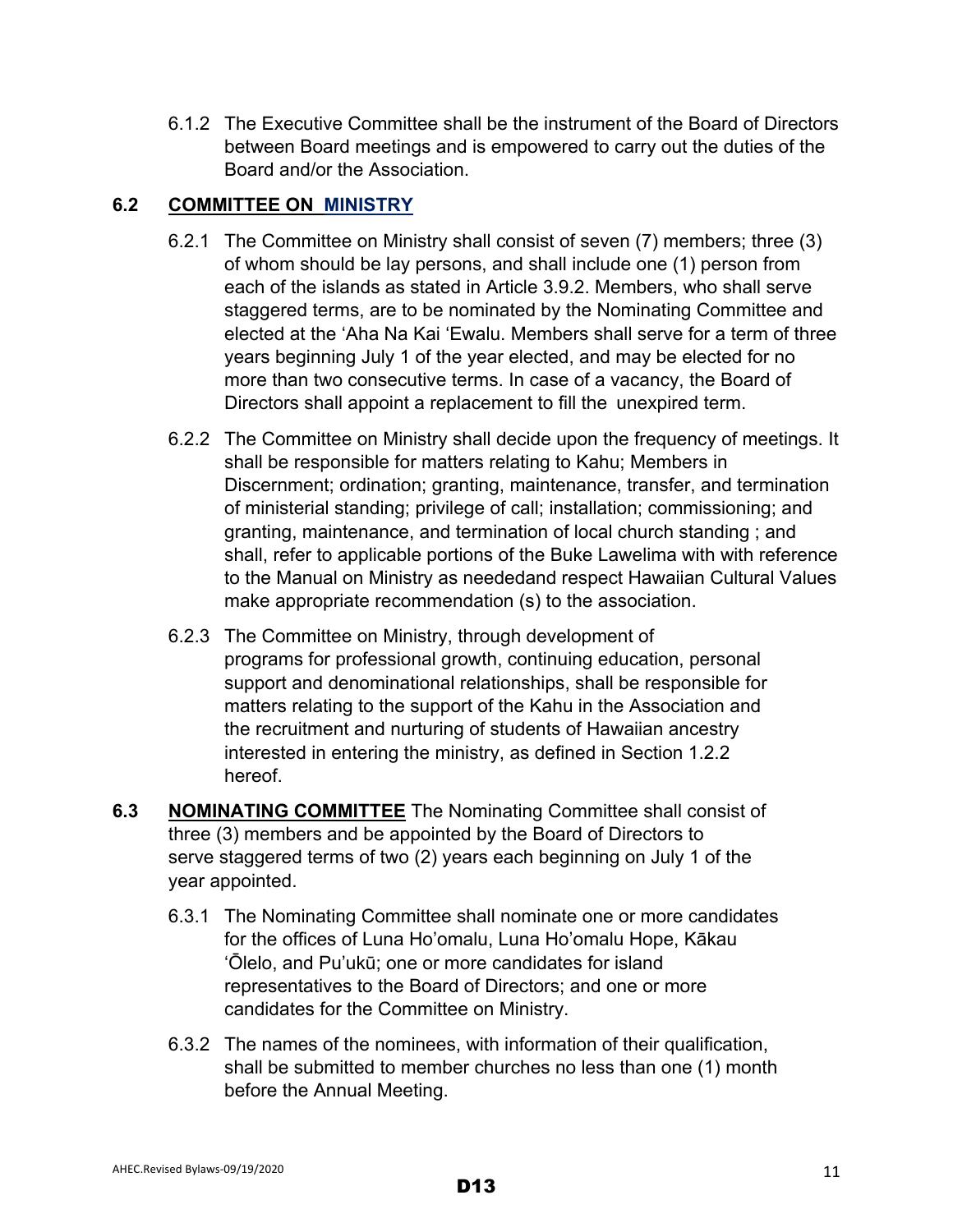6.3.3 Nominations may only be made from the floor at the Annual Meeting, if there is a vacancy in a position at that time, a second is provided, and motion approved by the body.

#### **6.4 FINANCE COMMITTEE**

- 6.4.1 There shall be a Finance Committee consisting of three (3) members, appointed by the Board of Directors to serve staggered terms.
- 6.4.2 The appointed term shall be three (3) years.
- 6.4.3 The Pu'ukū shall be an ex-officio member of the Finance Committee with the right to vote.
- 6.4.4 The Finance Committee shall present an Annual Budget to the Board of Directors for the next fiscal year.

## **6.5 NA LIMA HO`IKE E PROGRAM**\_**COMMITTEE**

- 6.5.1 There shall be a Program Committee of eight (8) members, one (1) from each of the islands of Hawai'i, Maui, Moloka'i, 'Oahu, and Kaua'i, and one (1) youth delegate under **30** years of age, plus a representative from a recognized Partnership Ministry of this Association, and a representative of State Council of Hawaiian Congregational Churches as appointed by that body.
- 6.5.2 Each member of the Program Committee will serve a staggered three (3) year term. Accepted by consenses
- 6.5.3 The Program Committee members shall help the local churches develop programs.
- 6.5.4 The program committee will review and evaluate the grant applications.
- 6.5.5 The grant applications that are denied will be presented to the BOD for final consideration.

## **6.6 HUA MUA COMMITTEE**

The Hua Mua Committee exists to ensure that the Association of Hawaiian Evangelical Churches is truly self-governing and financially self-sustaining as written in the mission statement.

**6.6.1 COMMITTEE MEMBERS:** Committee will be composed of five (5) members with terms of three (3) years that are staggered, or until replaced. Committee shall consist of a Chairperson, Secretary, and Three (3) at large members.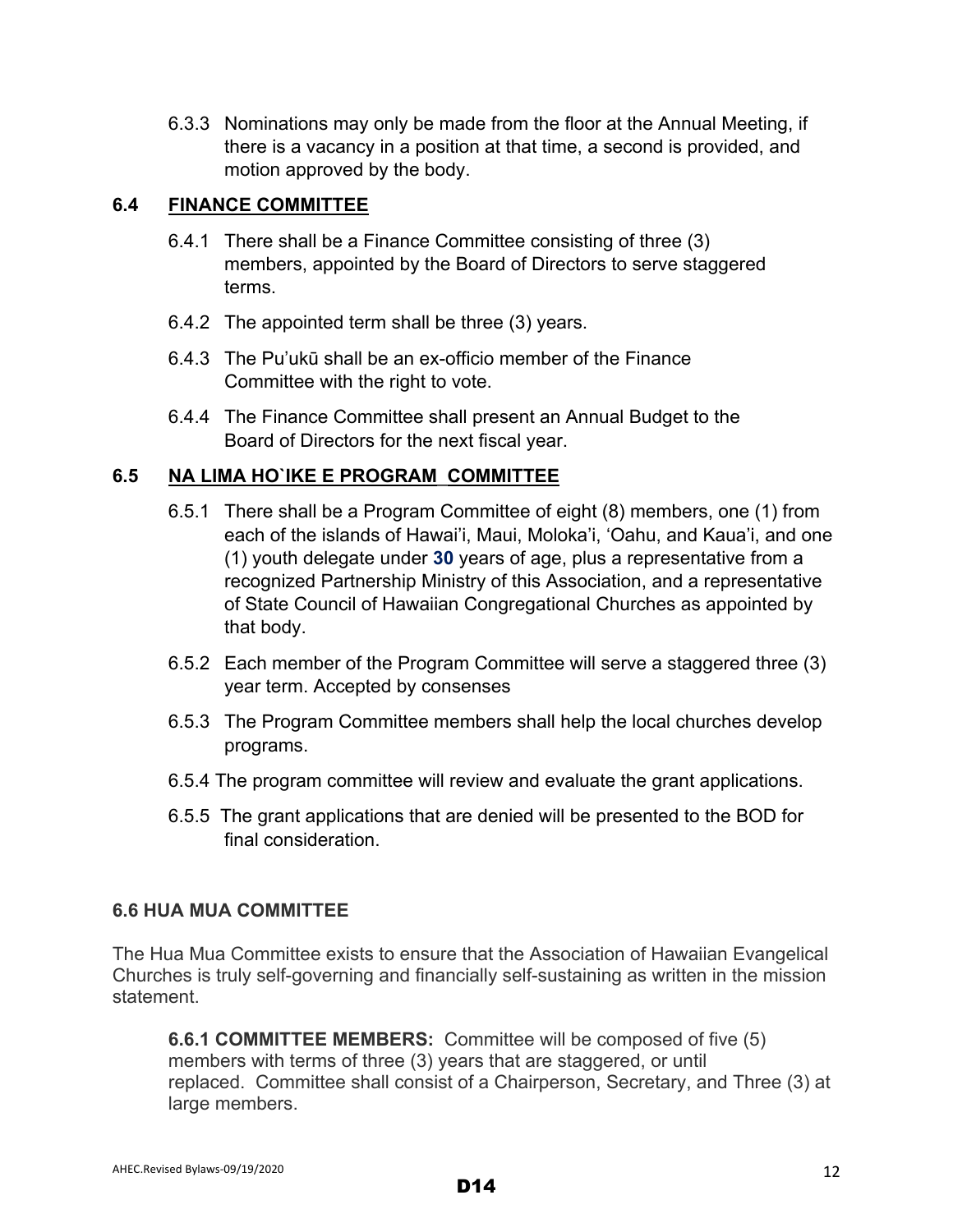**6.6.1.2** The Papa Makua and Pu`ukū are ex-officio members of the committee.

**6.6.2 PURPOSE:** To develop capital campaigns to raise funds for financial sustainability and present proposed plans, visions, and recommendations to the Board of Directors. Consensus accepted

#### **6.7 SPECIAL COMMITTEES**

- 6.7.1 Special Committees may be created by the Association or the Board of Directors to fulfill the purposes of the Association and/or represent the Association in other affiliated and/or non-affiliated organizations.
- 6.7.2 Duties and functions of the Committee will be delineated by the Board of Directors.
- 6.7.3 The term of the Committee will be determined at the time of formation.
- **6.8 CHAIRPERSONS** One member of each committee may be appointed chairperson by the Board of Directors of this Association, and/or to consider a committee recommendation.
- **6.9 QUORUM** Unless otherwise provided in the resolution of the Board of Directors designating a committee, a majority of the whole committee shall constitute a quorum and the act of a majority of the members present at a meeting at which a quorum is present shall be the act of the committee.
- **6.10 RULES** Each committee may adopt rules of its own government not inconsistent with these Bylaws or with rules adopted by the Board of Directors.

#### **ARTICLE VII-INDEMNIFICATION OF OFFICERS AND DIRECTORS**

**7.1 INDEMNIFICATION** Any person who is made a party to any action, suit or proceeding, civil, criminal, administrative or investigative, by reason of the fact that such person is or was a director, officer, committee member, or a member of a member Church serving in a position at the request of the Association , shall be indemnified by the Association against the expenses (including amounts paid by way of judgement, and settlement and including attorney's fees) reasonably and necessarily incurred by him or her in connection with the defense of such action, suit, or proceeding, whether or not such defense shall be successful in whole or in part, or in connection with any appeal therein, or any settlement thereof, except in relation to matters as to which it shall be adjudged in such action, suit,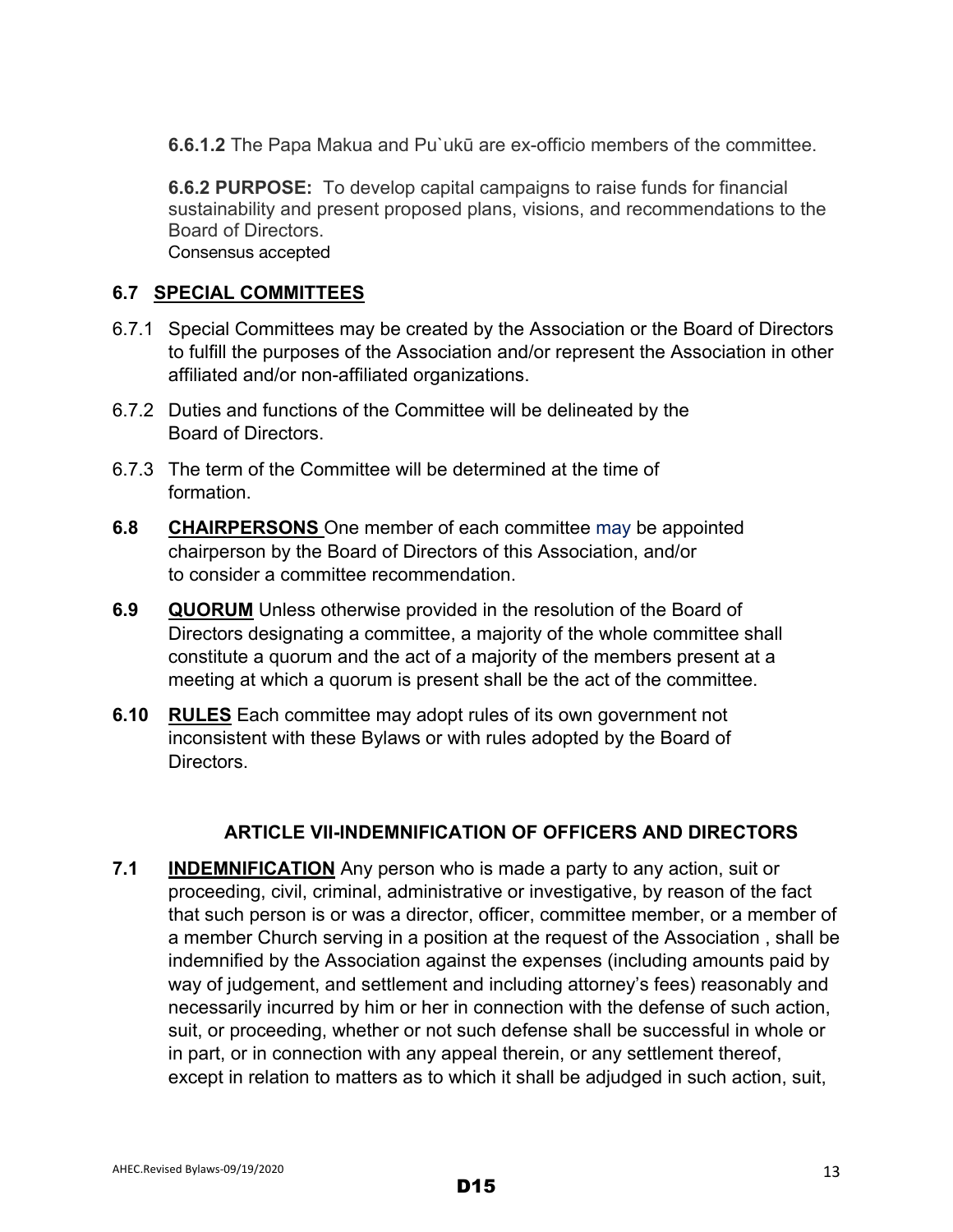or proceeding that such person is liable for willful misconduct in the performance of his or her duties.

- **7.2 AUTHORIZATION** Unless ordered by a court, any indemnification under Section 7.1 of this Article shall be made by the Association only if authorized in the specific case upon a determination that indemnification of the director, officer or committee member has met the applicable standard of conduct set forth in Section 7.1. The determination shall be made (a) by the Board of Directors by a majority vote of a quorum consisting of Directors who were not parties to the proceeding; or (b) if a quorum is not obtainable, or, even if obtainable if a quorum of disinterested directors so directs, by independent legal counsel in a written opinion to the Association; or (c) by a majority vote of the members; or (d) by the court in which the proceeding is or was pending upon application made by the Association or the director or officer or the attorney or other person rendering services in connection with the defense, whether or not he application by the director, officer, attorney, or other person is opposed by this Association.
- **7.3 ADVANCE PAYMENTS** Expenses incurred in defending any proceeding may be paid by the Association in advance of the final disposition of the proceeding as authorized by the Board of Directors in a particular case upon receipt of an undertaking by or on behalf of the director or officer to repay such amount unless it shall ultimately be determined that the director or officer is entitled to be indemnified by the Association as authorized in this Article VII.
- **7.4 OTHER RIGHTS** The indemnification provided by this Article shall not be deemed exclusive of any other rights to which those indemnified may be entitled and shall continue as to a person who has ceased to be a director or officer and shall inure to the benefit of the heirs and personal representatives of such a person.
- **7.5 INSURANCE** The Association shall have the power to purchase and maintain insurance on behalf of any director or officer of the Association , against any liability asserted against or incurred by the directors or officer's status as church, whether or not the Association would have the power to indemnify the director or officer against liability under this Article.

# **ARTICLE VIII-EXECUTION OF INSTRUMENTS**

**8.1 PERSONS AUTHORIZED** Except as may be otherwise provided in the Constitution and Bylaws, or by resolution of the Board of Directors or by law, the person authorized to make and execute all written instruments of Association, including the checks, drafts, notes, bonds, acceptance, deeds, leases, and contracts shall be the Luna Ho'omalu (President), the Luna Ho'omalu Hope (Vice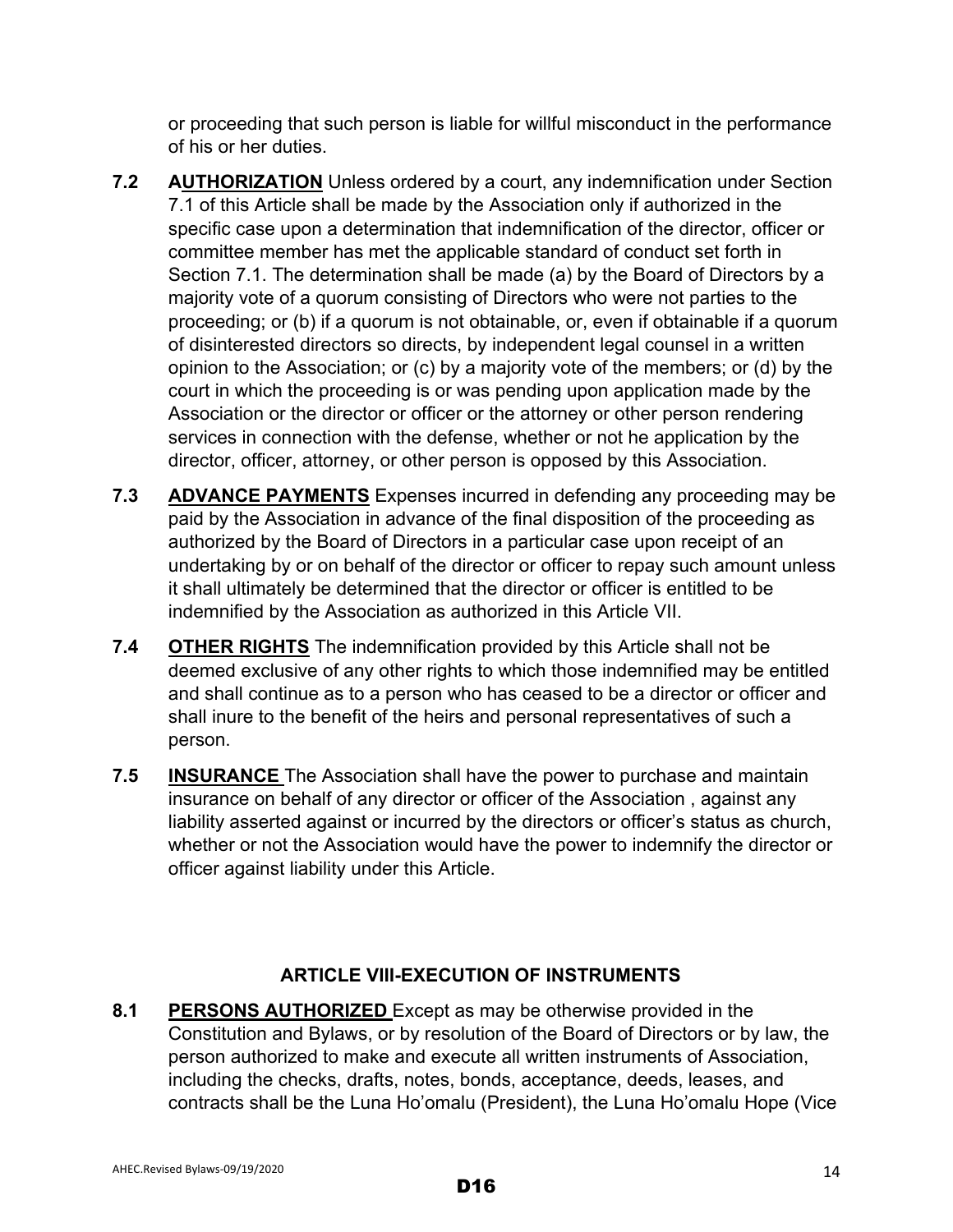President), the Kākau 'Ōlelo (Secretary), the Papa Makua (Spiritual Leader), and the Pu'ukū(Treasurer). accepted by consenses

- **8.2 CONTRACTS** The Board of Directors may authorize any officer or officers, agent or agents of the Association, in addition to the officers so authorized by these Bylaws, to enter into any contract or execute and deliver any instrument in the name of and on behalf of the Association, and such authority may be general or confined to specific instances.
- **8.3 CHECKS, DRAFTS, ORDERS, AND NOTES** All checks, drafts or orders for the payment of money, notes or other evidences of indebtedness issued in the name of the Association, shall be signed by such officer or officers, agent or agents of the Association, and in such manner as shall from time to time be determined by resolution of the Board of Directors. In the absence of such determination by the Board of Directors, such instruments shall be signed by any officer if the amount of the instrument is under one thousand dollars (\$1,000), or by the Treasurer and countersigned by the President, the Vice President, or the Secretary of the Association if the amount of the instrument is one thousand dollars (\$1,000) or over.

## **ARTICLE IX-FINANCIAL MANAGEMENT**

**9.1 BUDGET** A proposed Annual Budget as presented by the Finance Committee, approved by the Board of Directors and distributed to the churches together with the notice of the Annual Meeting**.** 

# **9.2. RECEIPTS**

- 9.2.1 **Uku Kumau (Dues)** Each church member, as defined in Section 1.1.1.1 hereof, shall pay annual per capita assessment based on the total number members of that church. The Association shall establish the rate of assessment.
- 9.2.2 **Lulu (Offering)** An offering may be received at meetings of membership to support the work of the Association.
- 9.2.3 **Fund Raising** The Association may undertake special fund raising activities approved by the membership or Board of Directors.
- 9.2.4 **Deposits** All funds of the Association shall be deposited from time to time to the credit of the Association in such banks, trust companies, or other depositories as the Board of Directors may select.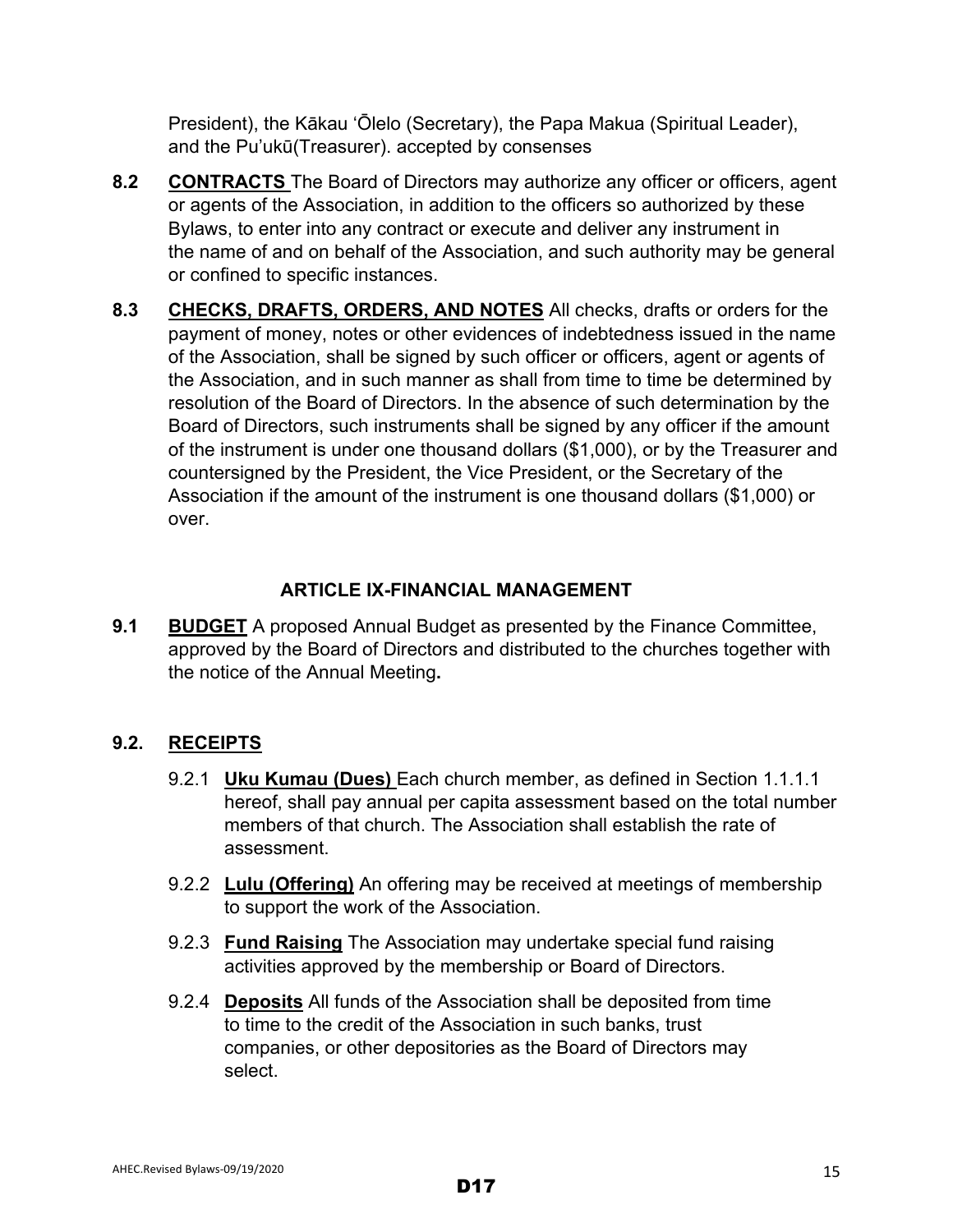- **9.3 DISBURSEMENTS** All disbursements shall be paid by the Pu'uku (Treasure) as may be directed by these Bylaws, the Board of Directors or this Association.
- **9.4 AUDITS** Within ninety (90) days after the close of each fiscal year, the Pu'ukū will submit to the Board of Directors an annual financial statement prepared in-house and verified as to accuracy by an authorized officer or member of the Board, who shall be appointed by the Board of Directors. Findings will be reported to the membership at the next meeting of the Association.

#### **9.5 GRANTS AND ENTITLEMENT**

The Association may appoint a special committee to search and investigate grants that entitlement that may be available to the Association.

#### **9.6 GIFTS**

The Board of Directors may accept on behalf of the Association any contribution, gift, bequest, or devise for the general purposes as for any special purpose of the Association. The Board may appoint a Special Committee to receive and mangae endowments and special gifts.

## **ARTICLE X-BOOKS AND RECORDS**

The Association shall keep correct and complete books and records of account and shall also keep minutes of the proceedings of its members, Board of Directors and Committees having any of the authority of the Board of Directors, and shall keep at the registered or principal office a record giving the names and addresses of the members entitled to vote. Any member, or his agent or his attorney may inspect all books and records of the Association for any proper purpose at any reasonable time.

## **ARTICLE XI-FISCAL YEAR**

The fiscal year of the Association shall be from July 1 through June 30.

#### **ARTICLE XII-PARLIAMENTARY AUTHORITY**

All meetings of the Board of Directors, Committees, and the Association shall be conducted in accordance with the latest edition of Robert's Rules of Order, which shall be the parliamentary authority for all matters of procedure not covered by the Constitution or the Bylaws of this Association, as amended.